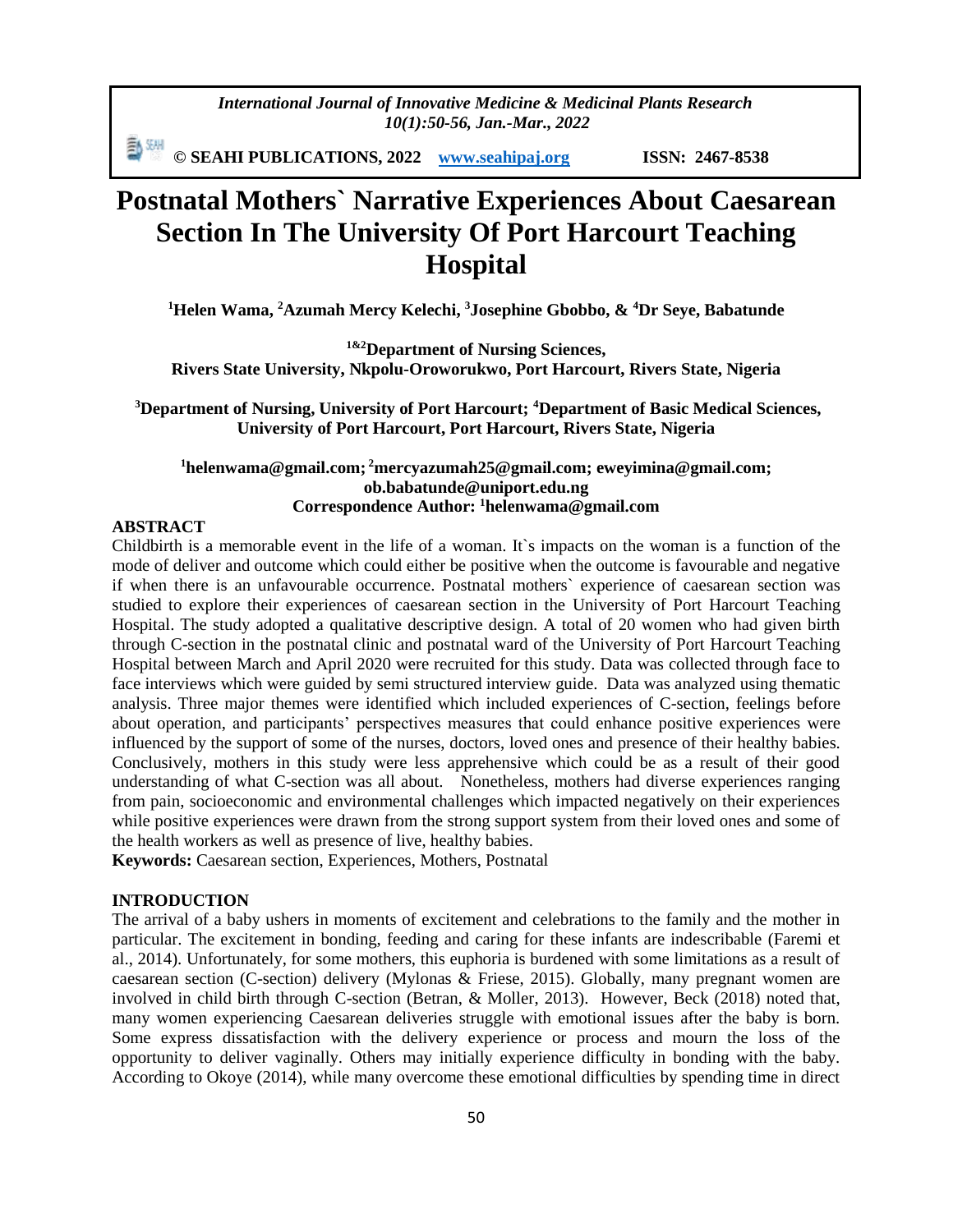skin contact with their babies, join a postnatal Caesarean delivery support group, or discuss their concerns in therapy others do not.

Caesarean section is a major surgical procedure by which a baby is delivered through a surgical incision in the abdominal wall and uterus. It may be done under general, epidural or spinal anaesthesia (Serati, Rizk, & Salvatore, 2016). Caesarean section could be performed as a result of prolong labour, placenta problems and emergency medical conditions, such as hypertension in the mother. While in the case of the baby, it could be amniotic rupture, cord prolapse, fetal distress, large baby, umbilical cord abnormalities and abnormal presentation. It could also be the choice of the pregnant women (Openi, 2015). It is a 45 minutes to one hour procedure that involves a lot of muscle stretching this necessitates active pain management to make the woman reasonably comfortable during the post-delivery period (Morris, 2016). Mothers who have had a caesarean section delivery start mobilizing freely after 24 hours compared to those who have had vaginal birth (Jikijela, James and Sonti, 2018). The immobility is associated with insufficient pain control (Fillipi, Ganaba etal 2015). Analgesics that are commonly used are pethidine, coupled with non-steroidal anti-inflammatory drugs (NSAIDs).

The arrival of a baby ushers in moments of excitement and celebrations to the family and the mother in particular. The excitement in bonding, feeding and caring for these infants are indescribable (Faremi, Ibitoye etal 2014). Unfortunately, for some mothers, this euphoria is burdened with some limitations as a result of caesarean section delivery (Mylonas and Friese, 2015). In addition to these emotions, Obed and Okoye (2014) stated that, women who have experienced Caesarean delivery complications may have emotional difficulty in adjusting to infertility or inability to deliver vaginally in the future.

In addition to problems caused by surgery, some women experience complications related to medication, latex or anaesthesia. These complications may range from very mild headaches to dry mouth and even death from anaphylactic shock (Matua & Van Der Wal, 2015). Problems with drugs, latex products, and anaesthesia are more common with emergency Caesarean deliveries. This may be due to inadequate time to double check all possible drug reactions or allergies, sequel to local instead of general anaesthesia (Fujiwara et al., 2015). Severe reactions are rare, but serious problems from medication, latex, or anaesthesia reactions could occur, these include: Severe headache, blurry vision, vomiting or nausea, diarrhoea, stomach, back and/or leg pains, others include fever, sore throat, weakness, paleness, hives, swellings, or blotchy skin, as well as dizziness, difficulty in breathing and weak or fast pulse (Bhutta, Das et al 2014). These could lead to inability to commence breast feeding to the neonate which may result to hypoglycaemia that is, delayed colonization of the gut and subsequent hospitalization of the neonate (Okoye, 2014).

Undoubtedly, C-section performed for proper indication and expert technique can lead to decline in maternal and infant morbidity and mortality rate (WHO, 2015). Be that as it may, the impact of C-section on the postnatal mothers' exerted experiences cannot be ignored. These birth experiences are diverse, and largely influenced by outcome of the delivery process, experience of pain, support and care and healing of surgical wound (Molina et al., 2015). Research has shown that birth experiences influence mode of delivery and choice for subsequent pregnancies, and that positive birth experiences lead to better postnatal functioning. This study therefore, focused on the Postnatal mothers` narrative experience of caesarean section in the university of Port Harcourt Teaching Hospital. The study achieved the following objectives; which included to:

- 1. Describe the postnatal mother's experiences of caesarean section at the University of Port Harcourt Teaching Hospital.
- 2. Identify factors that influence the postnatal mothers' experiences of C- section

## **METHODOLOGY**

This study adopted a qualitative explorative research design. The study population were twenty postnatal mothers who delivered their babies through caesarean section in the University of Port Harcourt Teaching Hospital and rich –textured information relevant to the phenomenon under study (Crewell & Poth 2017). A total of 20 women who had given birth through C-section in the postnatal clinic and postnatal ward of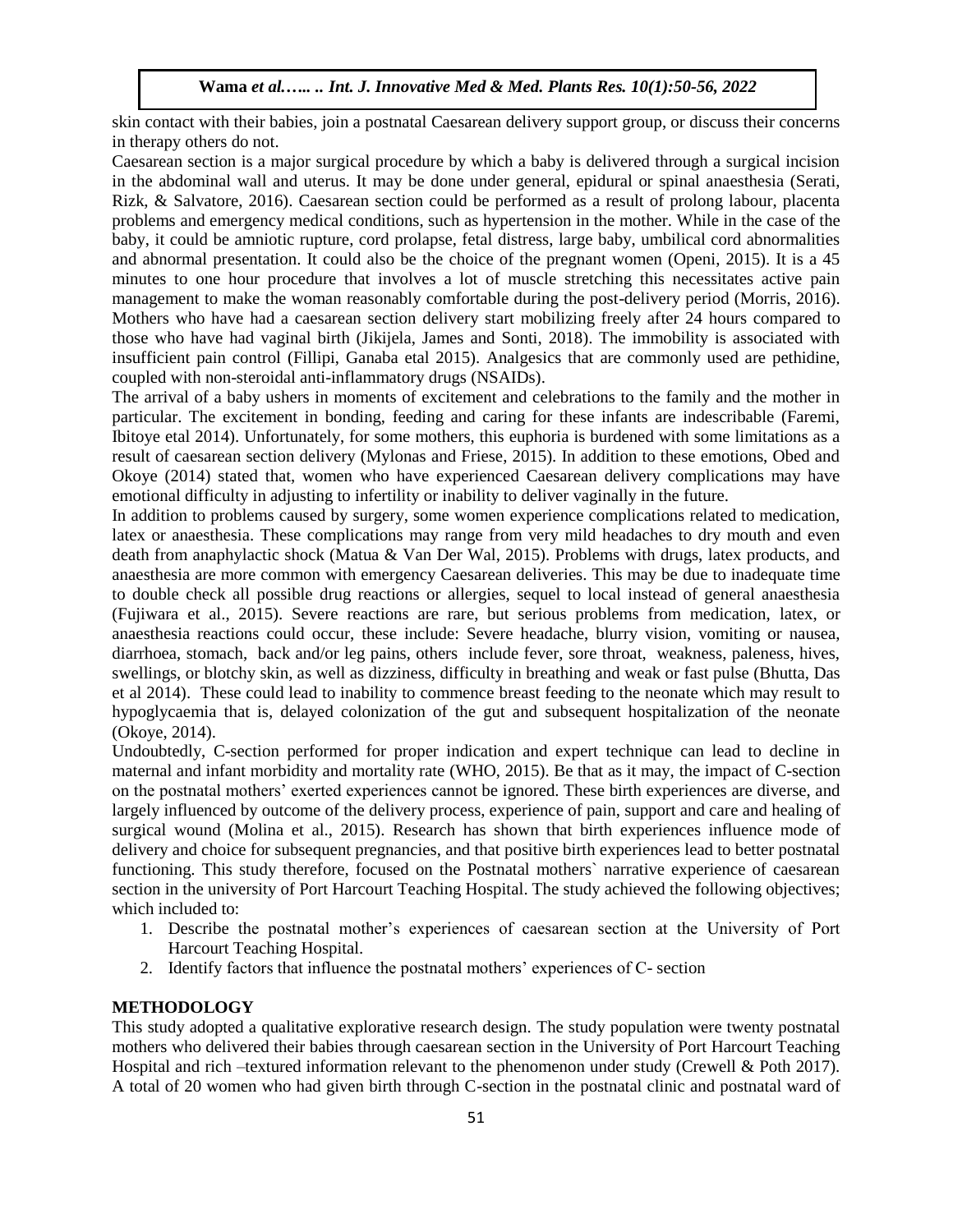the University of Port Harcourt Teaching Hospital between March and April 2020 were recruited for this study. Data was collected through face to face interviews which were guided by semi structured interview guide. The interviews were concluded when data saturation was observed with no new information. The principle of data saturation which states that the researcher will continue to collect data until no new data or information emerged during the period of data collection (Schmidt and Brown, 2012). Data was analyzed using thematic analysis.

# **Ethical Approval**

Ethical approval was obtained from the University of Port Harcourt Ethics Committee and University of Port Harcourt Teaching Hospital Ethics Committee.

# **Confidentiality/Consent**

Necessary information regarding the research was provided to the mothers in order to obtain their consent and confidentiality was maintained by keeping the participants anonymous and they were informed of the freedom to withdraw from the study at any point as participation was voluntary.

# **Rigors of Qualitative Research**

Trustworthiness: This involves accuracy and consistency. It consists of

-Truth value: -The finding of this studies are true representations of the lived experience of the participants.

- Credibility: - The participants were actually those that delivered through caesarean delivery and credibility was obtained through triangulation, member check and peer debriefing.

Triangulation: This was achieved through interviews, and field notes. It is the various means of data collection which is normally three processes, however two processes are acceptable.

Member checking was done by playing the tape back to the participants.

The researcher could not reach the participants with the transcribed data due to total lockdown imposed by the Rivers State government.

Peer Debriefing: - Regular meeting were arranged with the research supervisors through electronic meeting and face-face and findings of the research were discussed.

Applicability: - The findings of this work cannot be applied to any other study, only the institution data was collected

Transferability: - The findings can be transferred to similar context.

Consistency: - The study was consistent through dependability and peer examination.

Dependability: - In this study the supervisor checked the process of data collection and analysis.

Peer examination was also done by discussing the results and recommendations with my supervisors and fellow students who were not part of the work.

Neutrality: - This was maintained by ensuring that findings were solely based on the data obtained from the participants. No bias was introduced.

## **RESULTS**

The results of the study are presented below:

## **Feeling about Caesarean Operation:**

Majority of the women felt disappointed while some felt that God had already predisposed the operation. The disappointment was mostly expressed by women had hoped on vaginal delivery after a previous caesarean birth.

*"I was given some measures of hope for a normal delivery in this pregnancy. I took to every instruction given to me during the antenatal in the area of my food and exercise. I did not anticipate any problem at all. I went into the labour room with high hope but got the biggest disappointment of my life after being in labour for ten hours that my cervix was not opening further and baby was breathing fast" (participant 2).*

*"I rejected it initially because not in my widest dream did I think that I will deliver through c/s. I became anxious and worried. However, my pastor and my husband spoke to me and encouraged me. The c/s was surprising to me because I never suffered any sickness all through the pregnancy. Anyway my pastor prayed and reassured me that all will be and I summoned courage and accepted it" (Participant 9).*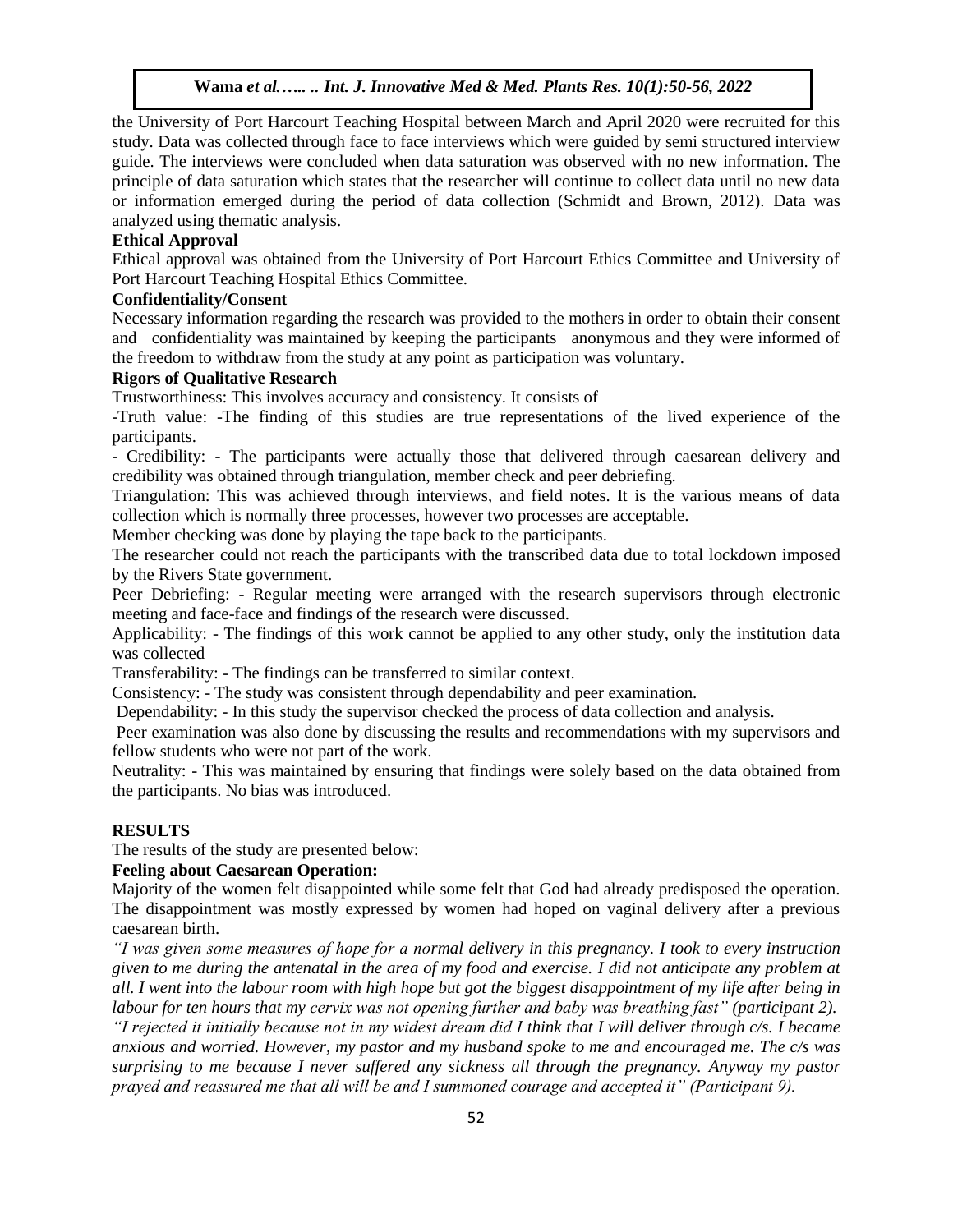*Another participant stated that her major concern was lying on the stretcher and the effect of the anaesthesia on her. She even suggested walking into the theatre by herself because it was a planned but she was not obliged .Other than that, she said that she had always welcomed caesarean operation.*

*"Well I was not bothered. I welcomed it but only expressed normal human anxiety of someone going in for an operation. For me, caesarean operation is the best mode of delivery because it has almost 90% precision. The outcome is usually very good especially if it is planned. It leads to healthy mother and baby instead experiencing the torture of labour pain that end up in fatality'' (participant15).*

*"I was excited because I was going to see my baby that has being inside me for the past nine months. It was a moment of joy for me because I waited, for three years to achieve pregnancy, so c/s is best mode of delivery for me."*

*Apart from anxiety and worry about the effect of anaesthesia, women that had emergency caesarean section expressed worry over financial burden of operation on the family especially during the lockdown as result of covid19 pandemic.*

*A mother from the postnatal clinic said, "Money was a problem to me. I spent so much. The hospital will expect you to buy or pay for their working materials outside the normal hospital bill. For instance, the gown that the doctor was to wear during the operation was not available, that caused a delay in the operation so my husband bought the gown for seventeen thousand naira before I was taken in.*

## **Experiences**

Most of the participants expressed dissatisfaction with the services and equipment.

*One of the participant complained above sleeping on a bed without net and faulty springs (participant 6) Another one complained of multiple prescriptions that will be wasted at the end of the day. They prescribed so many drugs that were not used she opened her locker to show me the drugs (participant 10)* Suggestions on best ways to tackle those challenges

Understanding from the nurses and significant others. All participants said that the hospital should recruit more nurses.

One participant had this to say,

*"Some nurses are irritable because of work and I think they need more nurses on duty to meet up with the demands of the mother in the ward" (*participant 17*)*

*My husband would have collapse due to stress from running around. My husband bought theatre cloth which is an additional cost. Prescribing drugs and material in bits and pieces or double prescription which they will end up not using. So I suggest that there should be a laid standard of prescriptions and doing this there can be smaller pharmacy units within the wards to reduce stress* (Participant 3).

## **Factors that influence the postnatal mothers' experiences of C- section Hospital Environment:**

*They all suggested that the hospital should be properly fumigated and window nets replaced with modern functional equipment provided.* 

### **Support from hospital staff**

*Some participants expressed satisfaction with the support they got from doctor, nurses and then health workers.*

*I don't have problem with the workers it is not easy with them they are even trying (*Participant16*).* 

*On the other hand, other participants described some negative experiences from the support they got from the hospital staff.*

*I felt neglected in the recovery room for so many hours without any reason. Even when I was brought to the ward, my baby not brought to my bedside and when I sought for an explanation nobody answered me (*Participant 8).

## **Infection**

*Majority of the participants are in good health without any complications. Even the participants from the postnatal clinic were in high spirit and said that their wound healed by first intention. However, three*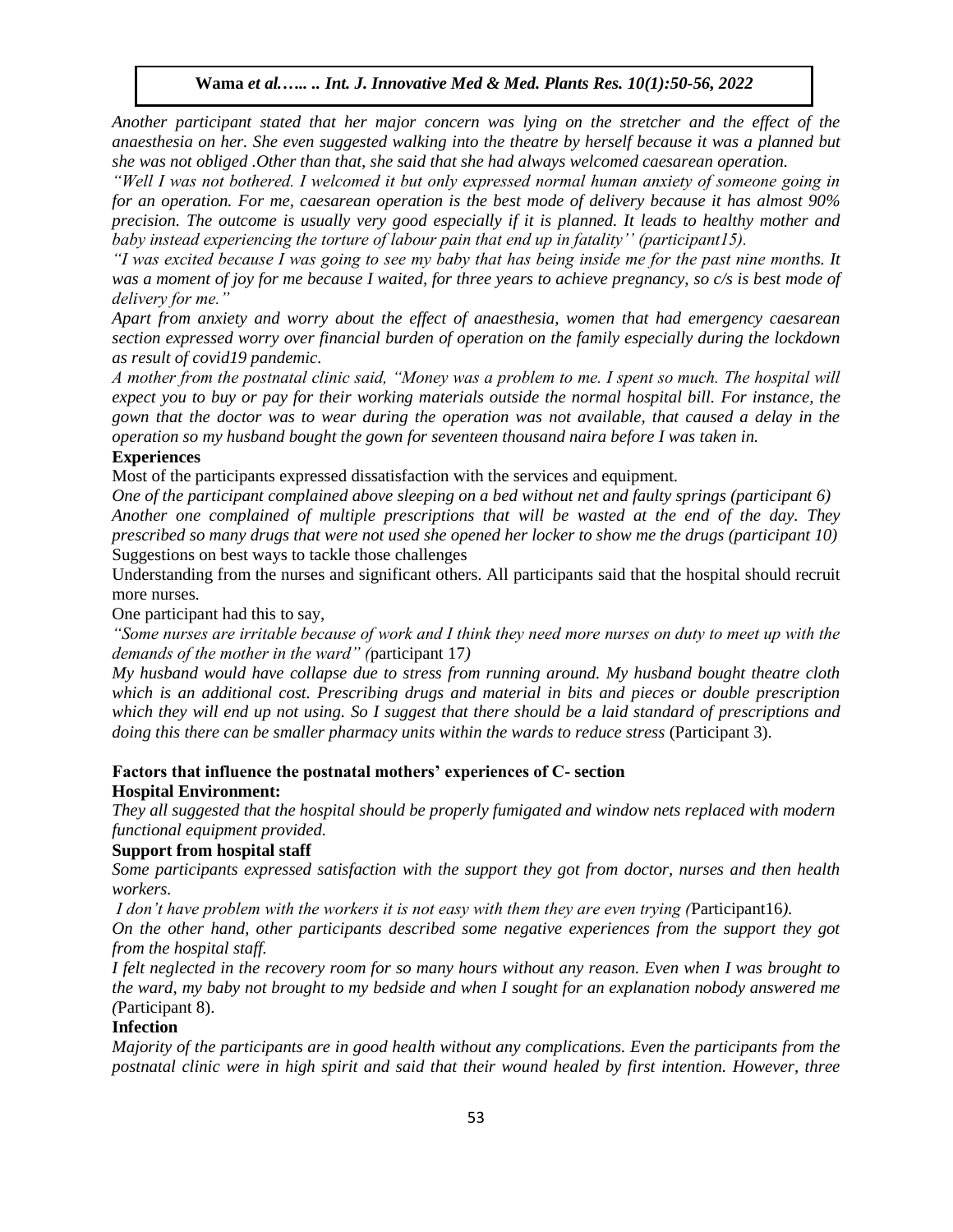*participants in ward explained and long hospitalization due to wound infection and subsequent wound breakdown.* 

"*I don't know what to do. I have spent two months in this hospital. The hospital bill is too much. I was discharged two days ago but I cannot go because my husband has not been able to get the money. We are traders and our shops have closed down because of COVID 19 cried the participant" (participant 13)*

#### **Environment**

*On the effect of the environment all the participants expressed negative experiences about the unhealthy mosquitoes infested environment* 

## **Some of the participants has this to say;**

*"Aunty Nurse I don't know whether they breed mosquitoes here look at my body. I couldn't sleep for two nights. In fact, the mosquito's bites were more troublesome than the operation pain* (Participant 15).

*The participants all have one or more family members with them. For their physical care and that of their babies and they had preference for a female family member to assist them in holding and cleaning their babies until they would be strong enough and also to assist them in their physical care, while husbands provide financial and emotional support.*

*"I don't know what I would have done without my husband and my younger sister. For the past five days they had been seeing to my needs"* (Participant 5).

#### **Care Providers**

*Satisfaction with health care providers: Some of the women expressed satisfaction with the care providers. They said they received positive support from the midwives in respect to the care and feeding of the baby.*

*"My breasts were painful and engorged and baby was crying. I was confused and did not know what to do but when I complained to the nurse, she assisted me to put the baby to breast and I was relieved (*participant 1).

#### **DISCUSSION OF FINDINGS**

Findings in this study showed majority of the participants were less anxious prior to the operation. This contrasted the finding of Betran et al. (2015) who identified psychiatric burden among first-time caesarean mothers on maternal request in Sweden. However, Mock et al. (2015) supported the present finding with the finding of their study on the perception of caesarean section amongst antenatal mothers. It was found out that the meaningfulness of the operation served as strength to the women. Delivery is an important event that comes with stress and laden with risks especially when it is through caesarean delivery. But mothers in this study viewed it as something worthwhile and also place their faith on God which reinforced the meaningfullness of the situation.

The women in this study reported diverse experiences due to pain, socioeconomic factor, environment and the attitude of the nurses. This is similar with the finding of Thobeka, Sindiwe & Balandeli (2018) in South African as they identified pain, physical limitation and attitude of care providers as factors that impacted negatively on postnatal caesarean mothers. Also Gishu et al. (2019) supported the finding of this study in their study of the role of maternal perception in the reduction of perinatal and neonatal mortality in the upper west Ghana which should that the attitude health workers affected the mothers negatively which further spiraled into their future delivery choices.

Findings of the study revealed that majority of the mothers received massive support from their loved ones. They depended mostly on their relatives for emotional support. This behavior was also seen in the study from Sierra Leone by Thobeta et al who carried out a study to describe women experiences following caesarean delivery. They found out that support form loved ones was an important influence or recovery as care from love ones could douse a negative experience. Also being listened to and attending to their needs by the Hospital staff enhanced a positive experience while reject led to negative experiences as stated by the participants. Bell and Anderson (2016) supported this finding with their study, where they found out that there was significant association of continuous support and coping ability.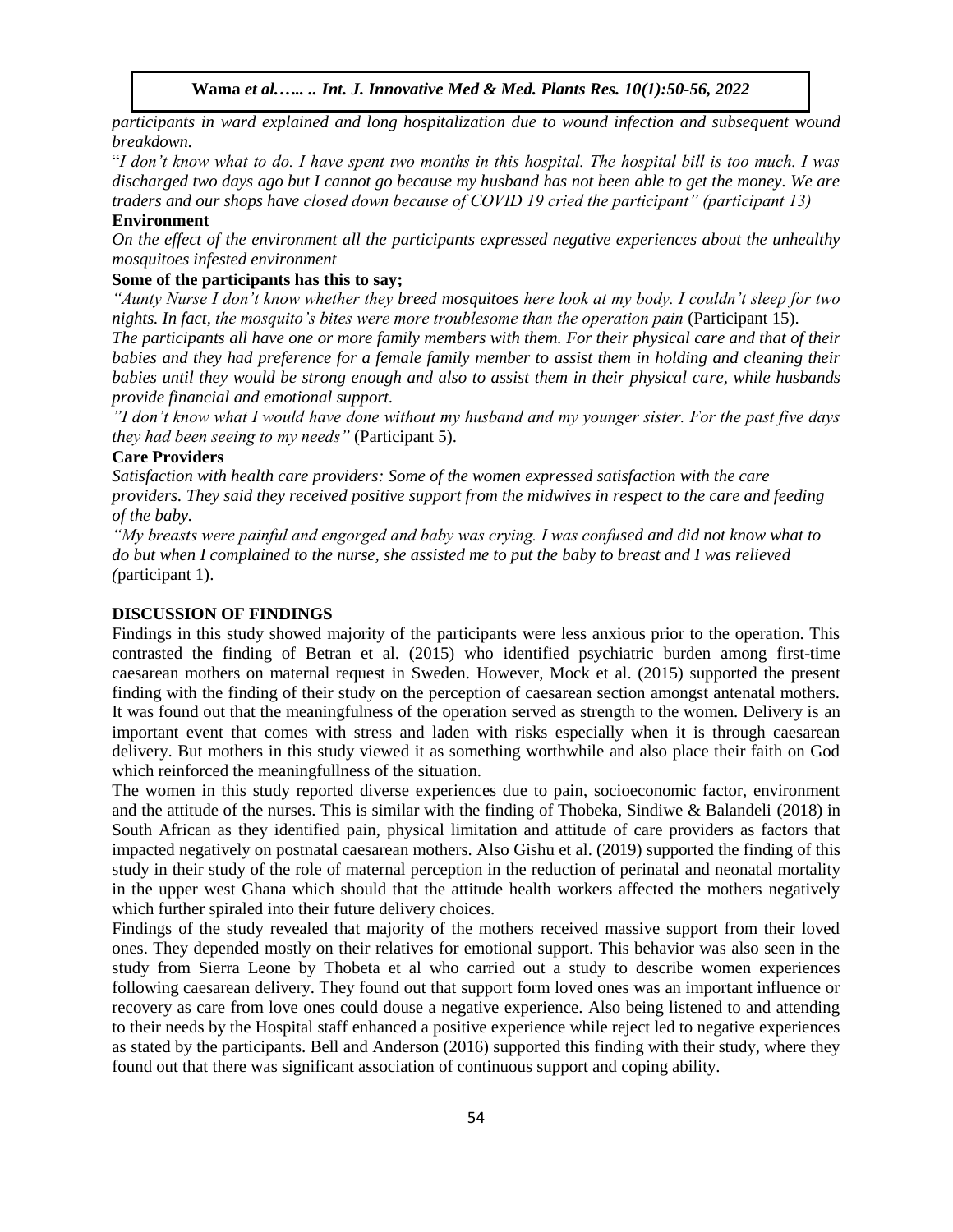The present study revealed that certain organizational factors such as mosquitoes infested environment, overbilling, multiple prescriptions faulty or outdated equipment impacted on their experiences. A similar situation was reported in a study conducted in Sierre Leone by Iracy and Sagbakken 2015 conducted a study on the factors that influence recovery among postnatal mothers. These factors were also confirmed with a study by Srivastava, et al (2015) who studied the determinants of women's satisfaction with maternal healthcare from developing countries. The factors highlighted by these participants had negative impact on the mothers` C-section experiences and thereafter might affect her subsequent choice of mode/place of delivery.

In this study, the feeling of pain was common amongst mothers that had emergency caesarean sections that mothers who had planned caesarean operation felt pain as being physiologic hence they bonded earlier and better than mothers that had emergency caesarean section. This finding was similar to the view of Annika et al (2015) who carried out a qualitative study on birth experiences in Italy. They found out mothers who had vaginal deliveries bonded better with their babies. Some participants stated that they would have bonded better with their babies if they had delivered vaginally. Therefore, caesarean section should only be done when it is medically indicated. Participants in the study had positive experiences through effective pain control and the presence of healthy infants. This was in line with the study conducted by Azita et al (2017) in Ghana on labour pain experiences and perceptions among participants. They concluded that positive experience is influenced by the positive outcome of the delivery process.

#### **CONCLUSION**

Conclusively, mothers in this study were less apprehensive which could be as a result of their good understanding of what C-section was all about. Nonetheless, mothers had diverse experiences ranging from pain, socioeconomic and environmental challenges which impacted negatively on their experiences while positive experiences were drawn from the strong support system from their loved ones and some of the health workers as well as presence of live, healthy babies.

## **RECOMMENDATIONS**

The following recommendations were made based on the findings of the study:

- 1. The study recommended that caesarean operation be done when it is medically indicated in order to avoid the socioeconomic burden that comes with it.
- 2. Choice of birth should form a component of antenatal education and coping strategies that covers every aspect of the burden of the operation to the women and families.
- 3. Health care administrators and managers should address issues that contribute to mothers' experience following caesarean section which ranges from finance, attitude of health works and the environment.

#### **REFERENCES**

Afaya, A. Yakong, V.N., Afaya, R.A., Salia, S.M., Adatara, P., Kuug, A.K. & Nyande, F.K. (2017). A qualitative study on women's experiences of intrapartum nursing care at Tamale Teaching Hospital (TTH), Ghana. *Journal Caring Science,* 6(4), 303.

Amadi, C.E. (2014). *Study on Caesarean section*. A monography.

- Bell, A.F. & Anderson, E. (2016). The birth experience and women's postnatal depression: a systematic review. *Midwifery*, 39, 112-23.
- Betran, A.P., Torloni, M.R., Zhang J, Ye J, Mikolajczyk R, Deneux-Tharaux C. (2015). What is the optimal rate of caesarean section at population level? A systematic review of ecologic studies. *Reproductive Health*, 12, 57. https://doi. org/10.1186/s12978-015-0043-6.
- Betran, A.P., Ye, J. Moller, A.B. et al., (2016). The increasing trend in caesarean section rates: global, regional and national estimates: 1990-2014. *PLoS One*, 11, e0148343.